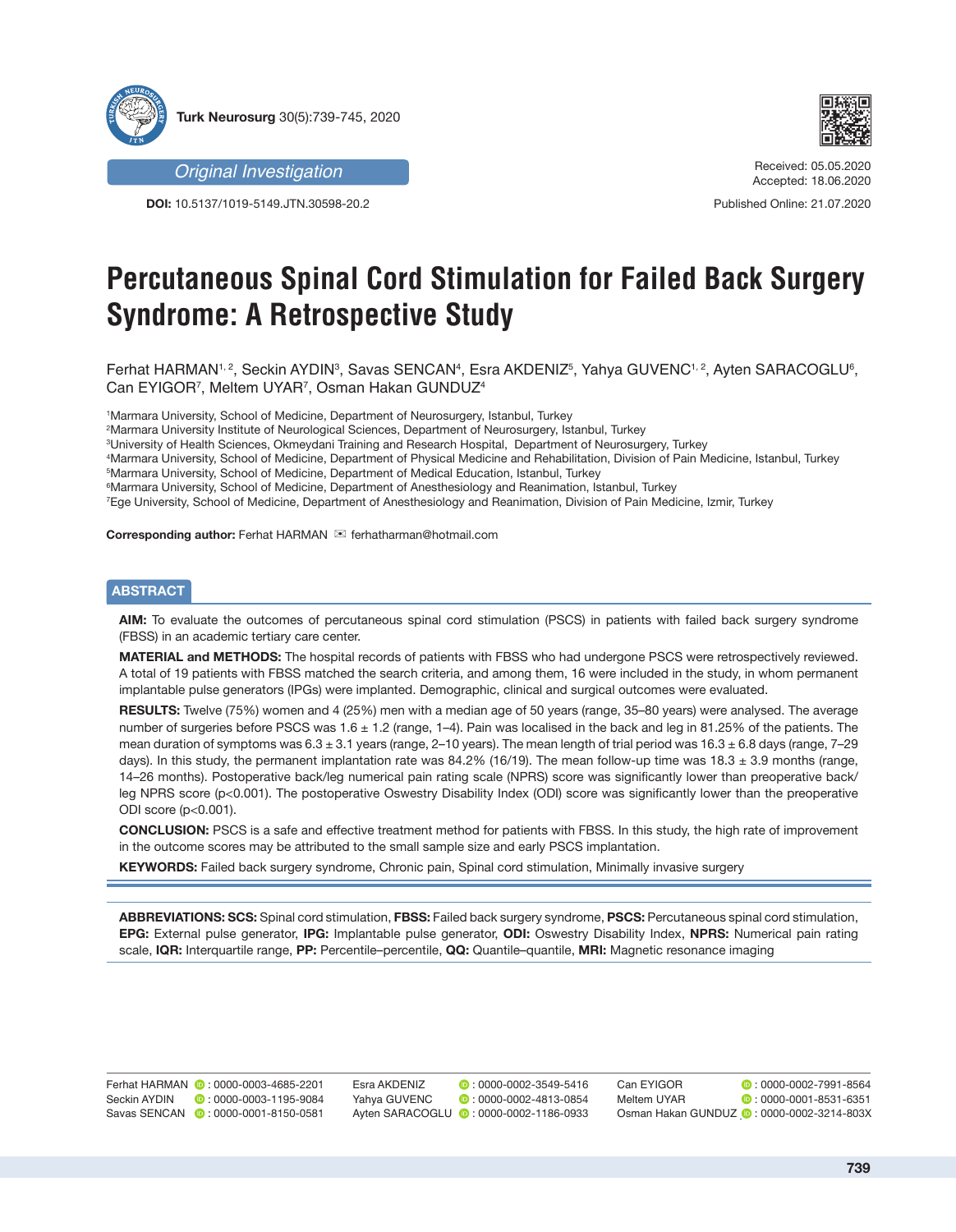## █ **INTRODUCTION**

Spinal cord stimulation (SCS) has been an effective<br>modality for the management of chronic pain with several<br>aetiologies for a long time (7,26). Likewise, it is also a<br>preferable treatment option for failed back surgery sy modality for the management of chronic pain with several aetiologies for a long time (7,26). Likewise, it is also a preferable treatment option for failed back surgery syndrome (FBSS), which is a challenging pathology in neurosurgical practice (28,30). The main goal of treatment is to decrease chronic back and/or leg pain, to mobilise and to increase the quality of life.

Recently, minimally invasive approaches have begun to be implemented more frequently, and percutaneous spinal cord stimulation (PSCS) is one of these methods. Although the efficiency of this modality has been proven so far, the area of use is still limited considering that it is an invasive intervention (8,12,27). High success and low complication rates are obtained depending on technological advances and surgeons' surgical experience (24). This study reviews the characteristics and outcomes of PSCS in patients with chronic pain secondary to a neurosurgical procedure such as FBSS.

## █ **MATERIAL and METHODS**

## **Patients**

Patients undergoing PSCS implantation between January 2016 and December 2018 were reviewed retrospectively. This study was conducted according to the ethical standards of the Declaration of Helsinki of the Word Medical Association. All patients were informed about the risks of the treatment and the probability of treatment success. Informed consent forms were obtained.

Patients with FBSS who had a history of at least one spinal operation with postoperative chronic back and/or leg pain and who had unsuccessful conservative (medical and physiotherapy) treatments were included in this study. All patients underwent consultations for algology, physical therapy and rehabilitation. Neuropsychiatric evaluations were performed for all patients. To evaluate epidural fibrosis, preoperative contrast-enhanced thoracolumbar magnetic resonance imaging (MRI) was performed for all patients. Patients who have not had epidural fibrosis below the L3 level on MRI were chosen to undergo PSCS. Those requiring any surgical treatment were excluded from the study. Demographic characteristics, medical history and localisation and duration of pain were recorded and analysed.

#### **Technique**

Preoperative contrast-enhanced thoracolumbar MRI was performed for all patients. The patients were placed in the prone position on the radiolucent operation table. Intravenous (IV) cefazolin 30 mg/kg was administered before the surgery for prophylaxis. Under mild sedation, local anaesthesia was applied to the small skin incision site for the percutaneous electrodes. The percutaneous electrodes were inserted into the epidural space through the needle guide with fluoroscopy via a thoracolumbar paramedian approach in a sterile fashion. To apply the technique safely by needle tip and without injuring the spinal cord, the authors chose the lowest entry points as

possible. If the electrode placement is aimed at the T8–T10 level, the L1–L2 level was the entry point, and if electrode placement is aimed at the T9–T11 level, the entry point was the L2–L3 level. According to the area and distribution of the patients' pain, the levels covered by the electrodes were planned and the number of electrodes was thus determined. Consequently, single or dual linear percutaneous electrodes were placed. The same procedure was repeated on the contralateral side for patients who received dual linear percutaneous electrodes. Paraesthesia coverage was determined by stimulation. Leads were then linked to an external pulse generator (EPG) by an extension cable. This extension cable was externalised approximately 15 cm away from the spinous process, which was on the opposite side of the patients' dominant hand.

The patients were then observed after discharge or stayed in the hospital throughout the trial period. At the end of the trial period, pain was evaluated, and the patients who benefited from the procedure were prepared for permanent implantable pulse generator (IPG) placement. Under local anaesthesia, the patients were placed in the prone position in a sterile fashion. After IV antibiotic prophylaxis, a subdermal pouch was placed on the opposite side of the EPG on the superior gluteal region for the permanent placement of the IPG. The extension cable of the electrodes was connected to the IPG subcutaneously.

## **Outcome Assessment**

The patients were evaluated using the Oswestry Disability Index (ODI) and numerical pain rating scale (NPRS) (back and/or leg) preoperatively and 12 months after the operation. NPRS scores ranged from 0 (no pain at all) to 10 (highest level of pain), and ODI scores ranged from 0% to 100% (scores are stratified based on the severity of disability).

#### **Decision of Permanent IPG Placement**

An NPRS (back and/or leg) was used to decide whether to perform permanent IPG placement or not. At the end of the trial period, the patients were asked if the severity of pain decreased. If a patient described at least 50% of reduction in pain, the trial was considered to be successful, so permanent IPG placement is then performed. The patients whose pain did not improve at the end of the trial period were excluded from the study. The follow-up was performed annually through outpatient visits.

#### **Statistical Analysis**

Power calculations were based on an estimated effect size of 0.8 from (15) and on the proposed biological plausibility that ODI scores were assumed to be lower in the postoperative period than in the preoperative period. Thus, for a one-sided test, with a significance level of 0.05 (confidence limit 95%) and power of 0.8, approximately 13 participants were required to assume a non-normal parent distribution (5).

The normality of the numeric variables (age, number of operations, length of trial, duration of follow-up, and differences between the preoperative and postoperative back/leg NPRS and ODI scores) was assessed using percentile–percentile (PP) and quantile–quantile (QQ) plots, skewness and kurtosis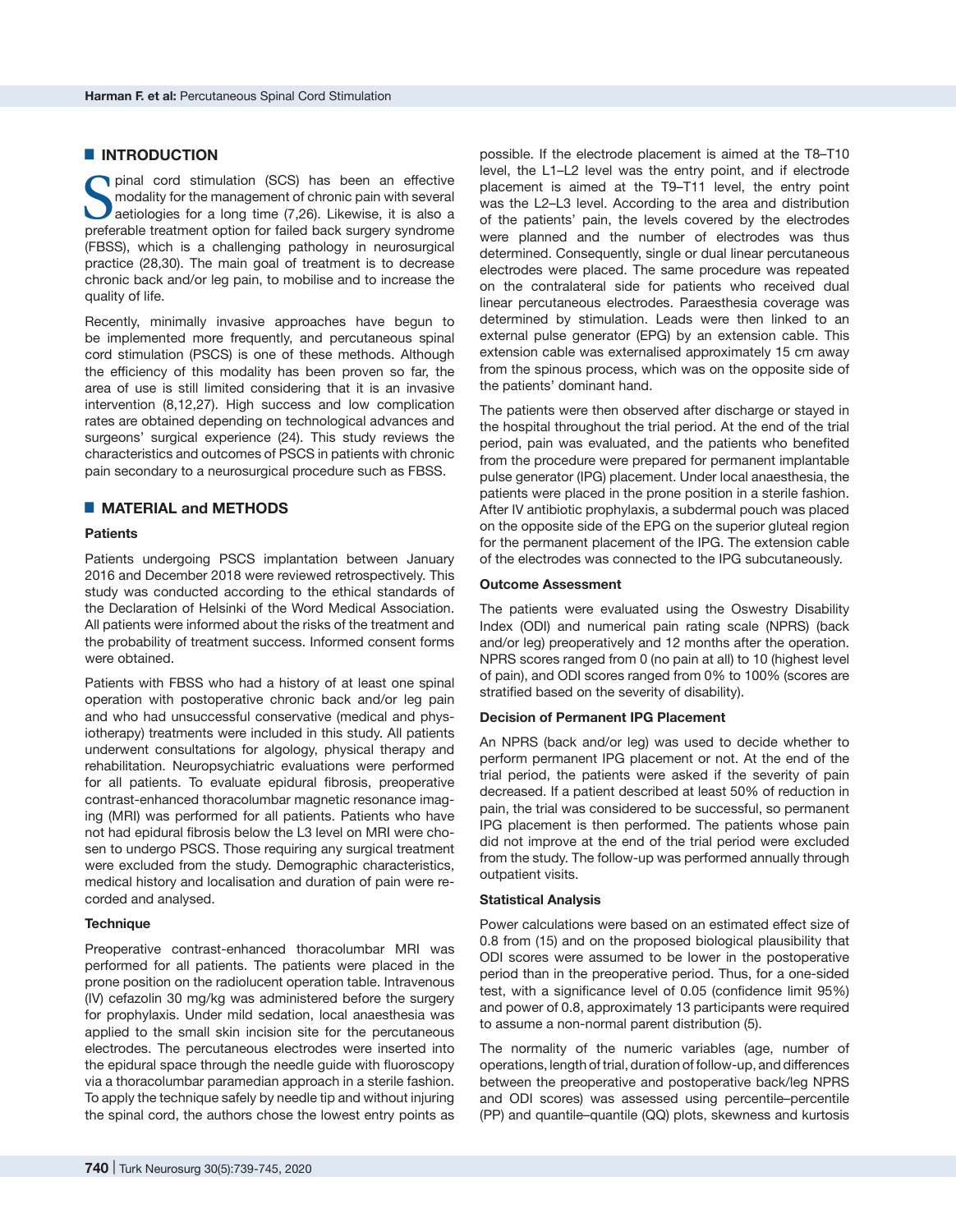values and the Shapiro–Wilk test. The numeric variables were presented in means and standard deviations if the normality assumption was met and in median and interquartile range (IQR) if the minimum–maximum values were provided in both cases. The exact Wilcoxon–Pratt signed-rank test was used because of its robust power to compare dependent variables between two groups independently of their distributions.

For the analyses of paired groups, Gardner–Altman estimation plots visualising the effect sizes were given (10). The correlations between preoperative NPRS and ODI scores, as well as the comparison between postoperative NPRS and ODI scores, were assessed using Spearman's rank correlation coefficient. This was done by measuring the consistency of the pain scales with each other. The Wilcox sign test function in the R package [coin](https://cran.r-project.org/package=coin) was used for the exact calculation of the *p* values of the Wilcoxon–Pratt signed-rank test. Statistical analyses were performed using the R statistical software, version 3.6.2 (The R Foundation, Vienna, Austria). The power calculations were conducted using G\*Power 8 (Heinrich-Heine-Universität Düsseldorf, Düsseldorf, Germany). All *p* values were one-sided, and a *p* value of < 0.05 was considered statistically significant.

# █ **RESULTS**

Permanent IPGs were placed into 16 of 19 patients with FBSS. Three patients were excluded from the study because the pain reduction following PSCS was unsatisfactory. Their ages ranged from 35 to 80 years with a median of 50 years. There were 12 (75%) women and 4 (25%) men. While all patients underwent at least one lumbar spinal surgery, the average number of operations before PSCS was  $1.6 \pm 1.2$  (range,  $1-4$ ). Pain was localised in the back and leg in 13 patients (81.25%). Pain was bilateral in 11 patients (68.7%) and unilateral in five patients (31.3%). Lead levels were at T8–T10 in 10 patients (62.5%) and at T9–T11 in 6 patients (37.5%) (Table I). The mean duration of symptoms was  $6.3 \pm 3.1$  years (range, 2-10 years). The mean duration of the trial was  $16.3 \pm 6.8$  days (range, 7–29 days). The mean follow-up duration was 18.3  $\pm$ 3.9 months (range, 14–26 months).

Preoperative and postoperative ODI and NPRS scores were compared, and the Wilcoxon–Pratt signed-rank test results are shown in Table II. According to these statistical results, the mean postoperative back NPRS score was significantly lower than the mean preoperative back NPRS score (2 (range, 1–6) vs. 8 (range,  $6-10$ );  $p<0.001$ ). The mean postoperative leg NPRS score was significantly lower than the mean preoperative leg NPRS score (2 (range, 1–7) vs. 8 (range, 6–10); *p*<0.001) (Figure 1A, B). The mean postoperative ODI score was significantly lower than the mean preoperative ODI score (16 (range, 0–52) vs. 85 (range, 70–100); *p*<0.001) (Figure 2). More than 50% reduction in the back/leg NPRS scores was observed in all patients who received permanent SCS.

Two serious complications occurred in one patient: CSF leakage and complex regional pain syndrome, which were due to the injury of the dorsal cord. This patient did not undergo permanent IPG placement.

## █ **DISCUSSION**

In 1965, Melzack and Wall first introduced the gate control theory, which was related to the physiopathology of pain (19). Based on this theory, pain suppression was achieved by performing dorsal column stimulation (25). This treatment method, called the spinal cord stimulator, has been used for a long time to reduce chronic, intractable pain associated with various aetiologies (11).

FBSS, which is characterised by back and leg pain that does not improve after spinal surgery, limits patients' physical

**Table I:** Demographics, Clinical and Spinal Cord Stimulation (SCS) Characteristics of 16 Patients with Failed Back Surgery Syndrome (FBSS) Patients

|                                                   | <b>FBSS patients</b><br>$(n=16)$ |  |
|---------------------------------------------------|----------------------------------|--|
| <b>Demographic features</b>                       |                                  |  |
| Gender, n(%)                                      |                                  |  |
| Male                                              | 4(25.0)                          |  |
| Female                                            | 12 (75.0)                        |  |
| Age* (years), mm-max                              | 50 (35-80)                       |  |
| History, n(%)                                     |                                  |  |
| Laminectomy                                       | 10 (62.5)                        |  |
| Laminectomy + instrumentation                     | 6 (37.5)                         |  |
| Number of previous lumbar operations <sup>¥</sup> | $1.6 \pm 1.2$ (1-4)              |  |
| <b>Clinical features</b>                          |                                  |  |
| Duration of symptoms <sup>¥</sup> (years)         | $6.3 \pm 3.1$ (2-10)             |  |
| Localisation of pain                              |                                  |  |
| Only back                                         | 2 (12.5%)                        |  |
| Back and leg                                      | 13 (81.25%)                      |  |
| Only leg                                          | 1(6.3%)                          |  |
| <b>SCS</b>                                        |                                  |  |
| Side, n(%)                                        |                                  |  |
| Unilateral                                        | 5(31.3)                          |  |
| <b>Bilateral</b>                                  | 11 (68.7)                        |  |
| Lead Levels, n(%)                                 |                                  |  |
| $T8-10$                                           | 10 (62.5)                        |  |
| T9-11                                             | 6(37.5)                          |  |
| Trial period <sup>¥</sup> (days)                  | $16.3 \pm 6.8$ (7-29)            |  |
| Permanent SCS rate                                | 84.2% (16/19)                    |  |
| Follow-up $*$ (months)                            | $18.3 \pm 3.9$ (14-26)           |  |
|                                                   |                                  |  |

*\*: median, ¥: mean ± standard deviation.*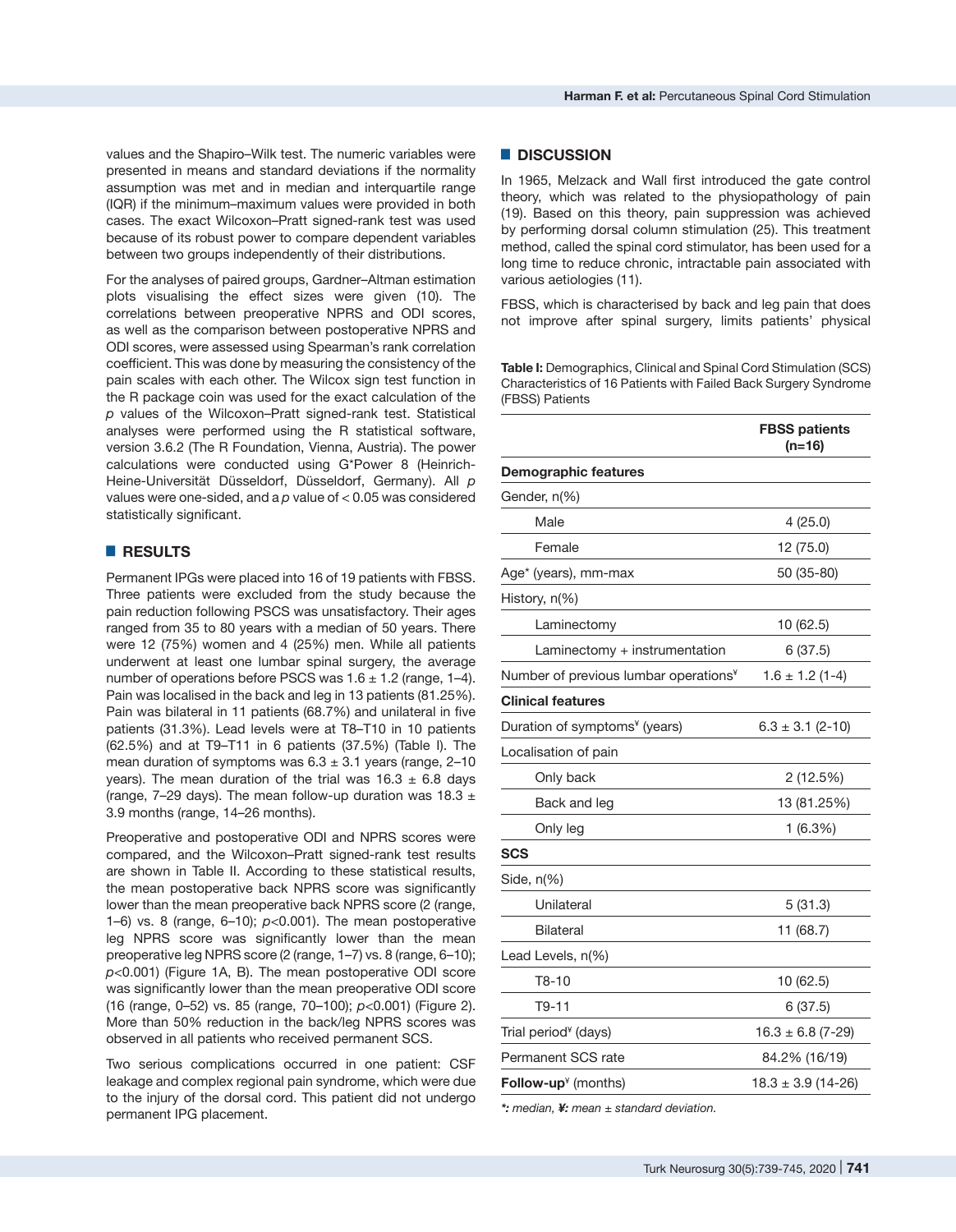|                         | <b>Preoperative</b> | <b>Postoperative</b> | z (test-stat) | р       |
|-------------------------|---------------------|----------------------|---------------|---------|
| Back NPRS, median (IQR) |                     |                      |               |         |
| range                   | $8(8-9)$            | $2(2-5)$             | 3.516         |         |
| $(n=15)$                | $6 - 10$            | 1-6                  |               | < 0.001 |
| Leg NPRS, median (IQR)  |                     |                      |               |         |
| range                   | $8(7-10)$           | $2(2-4)$             | 3.392         |         |
| $(n=14)$                | $6 - 10$            | $1 - 7$              |               | < 0.001 |
| ODI score, median (IQR) |                     |                      |               |         |
| range                   | 85 (80-92)          | 16 (13-35)           | 3.517         |         |
| $(n=16)$                | 70-100              | $0 - 52$             |               | < 0.001 |

**Table II:** Comparison of Pre and Postoperative Numerical Pain Rating Scale (NPRS) and Oswestry Disability Index (ODI) Scores

*IQR: Interquartile range; p: Exact Wilcoxon-Pratt Signed-Rank Test one-sided p-value.*



Figure 1: A) The left part of the estimation plots shows each patient's preoperative and postoperative back NPRS scores, where the dark line shows the median score of all patients. The right part of the plot shows the bootstrap distribution of the median differences with bias-corrected and accelerated 95% confidence interval. **B)** The left part of the estimation plots shows each patient's preoperative and postoperative leg NPRS scores, where the dark line shows the median score of all patients. The right part of the plot shows the bootstrap distribution of the median differences with bias-corrected and accelerated 95% confidence interval.

activities and impairs sleep patterns. In other words, FBSS reduces patients' quality of life. The results obtained through medical treatments and new surgical interventions are not always satisfactory. SCS is a suitable, safe, and cost-effective treatment option for patients with FBSS (4).

SCS may be performed using percutaneous or conventional (e.g., open surgery and laminectomy/laminotomy) techniques. While the percutaneous technique is performed under local anaesthesia with the guidance of fluoroscopy, conventional techniques require general anaesthesia. Therefore, percutaneous placement of electrodes is less invasive, and the duration of operation is shorter (13). In addition, the area covered by paraesthesia can be accurately determined through communication with the awakened patient. In the percutaneous technique, although the postoperative pain is less, the risk of lead malposition is reported to be higher (2%–22%) (1,18). In conventional techniques, lead positioning is more accurate because the surgeon directly exposes the lead placement site, and postoperative complication rates are significantly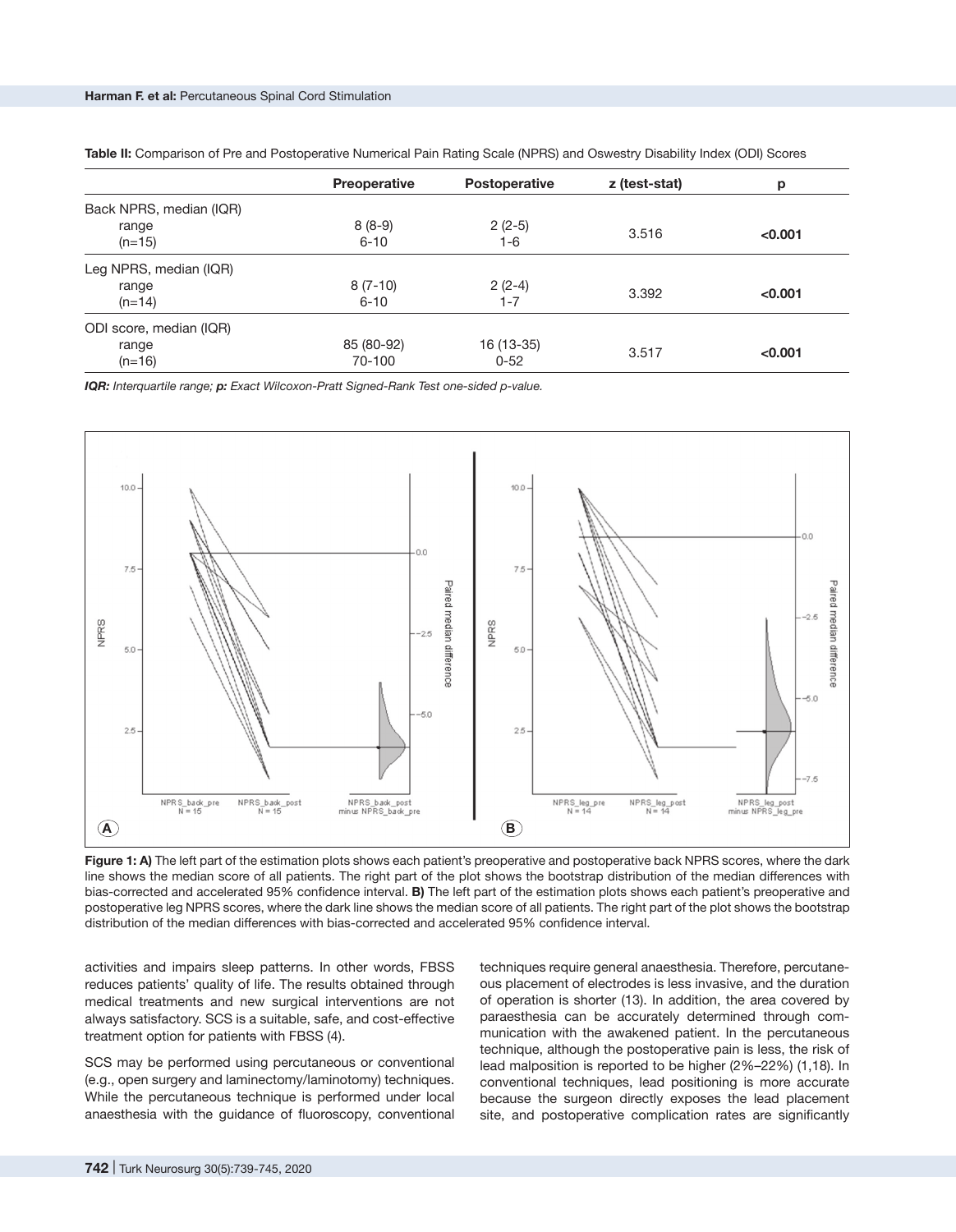

**Figure 2:** The left part of the estimation plot shows each patient's preoperative and postoperative ODI scores, where the dark line shows the median score of all patients. The right part of the plot shows the bootstrap distribution of the median differences with bias-corrected and accelerated 95% confidence interval.

higher, while reoperation rates are lower (1,13). Considering the literature and the results of this study, the percutaneous technique is a plausible treatment option for FBSS.

The patients underwent a trial with temporary leads placed to determine whether they can benefit or not from permanent SCS treatment. Although this trial process is widely applied, the difference between temporary and permanent implant applications remains uncertain. Kumar et al. reported that 80% of patients underwent permanent SCS placement after the trial (16). Alternatively, Turner et al. reported that permanent SCS placement was performed in 53% of patients in their case series (29). In another study, permanent SCS placement was performed in all patients after the trial (31). In the current study, the authors implanted permanent SCS to 84.2% of the patients after the trial. In this study, the average number of operations before SCS implantation was  $1.6 \pm 1.2$  (range, 1–4), which is comparatively lower than that in the relevant literature (28). Lower fibrosis rates due to few operations may be a factor for explaining the high success rate of the trial in this study.

There is no definite information or advice about the duration of the trial in the literature. The optimum duration should be determined based on the patients' tolerance to temporary SCS, ensuring the response to treatment and avoiding infection risks. SCS studies with trials various durations, such as 3–30 days, have been previously reported (6,13,20). Although the trial duration in this study was indefinite, the average duration of the trial was 16 days.

In the literature review, SCS treatment provided significant pain relief in patients with FBSS. North et al. reported a randomised controlled series of patients with FBSS, and at least 50% pain reduction was detected in 47% of patients who received percutaneous SCS (20). Consequently, Kumar et al. reported over 50% pain reduction in 48% of 50 patients who had received SCS for FBSS treatment (16). Dario et al. reported favourable results; 21 of 23 patients had undergone permanent SCS placement (6). However, Ohnmeiss et al. reported that 40 patients who underwent SCS placement had 80% pain reduction in the short term and 70% in the long term (23). Cameron et al. stated that the overall success rate of eight prospective studies was 65% in the literature review regarding the effectiveness of SCS in treating chronic pain (3). In the current study, all patients had more than 50% reduction in their pain assessment scores at the last follow-up, and these results are distinctly higher compared with those in the literature.

In a case series of 40 patients, 85% of whom were diagnosed with FBSS, a statistically significant decrease was reported in the mean ODI score after SCS (2). Moreover, Kumar et al. reported similar results in their large case series (16). In the current study, postoperative back/leg NPRS and ODI scores were significantly lower than preoperative scores. In the authors' retrospective study on the outcomes of PSCS treatment, the authors assumed that the high success rate of pain reduction might be due to the limited number of patients.

Although SCS is mostly utilised to treat radicular or radiating pain, axial (low back) pain is more difficult to treat. This information is available as a 'level B' recommendation in the guidelines (22,27). Kumar et al. examined the visual analogue scale scores in patients with FBSS treated with single-lead systems for low-back and leg pain. They reported that these patients had 15% and 64% reduction in axial pain and radicular pain, respectively (14). Similar results have been reported in other series (17,21). In the current study, besides having a significant decrease in radicular pain, a significant reduction in axial pain was also achieved. Using dual leads and progress in programming technology may be factors for the satisfying results of axial pain reduction.

PSCS complications could be device-related or of biological origin. Device-related complications are more common, and more than half of the complications are observed within 6 months after the device has been placed (9). In the current case series, with an average follow-up period of 16 months, no device-related complications such as lead migration or device battery depletion were recorded. No patients had SCS-related infection. Only one patient developed complex regional pain syndrome and CSF leakage during the trial period.

One of the limitations of this study is its small sample size. While only the PSCS results in this study were examined, no comparative randomised study was conducted. The postoperative ODI and NPRS scores were measured only annually. These were not measured at regular intervals. The effect of SCS should have been measured and compared at the early and late postoperative periods to assess the decrease in efficiency.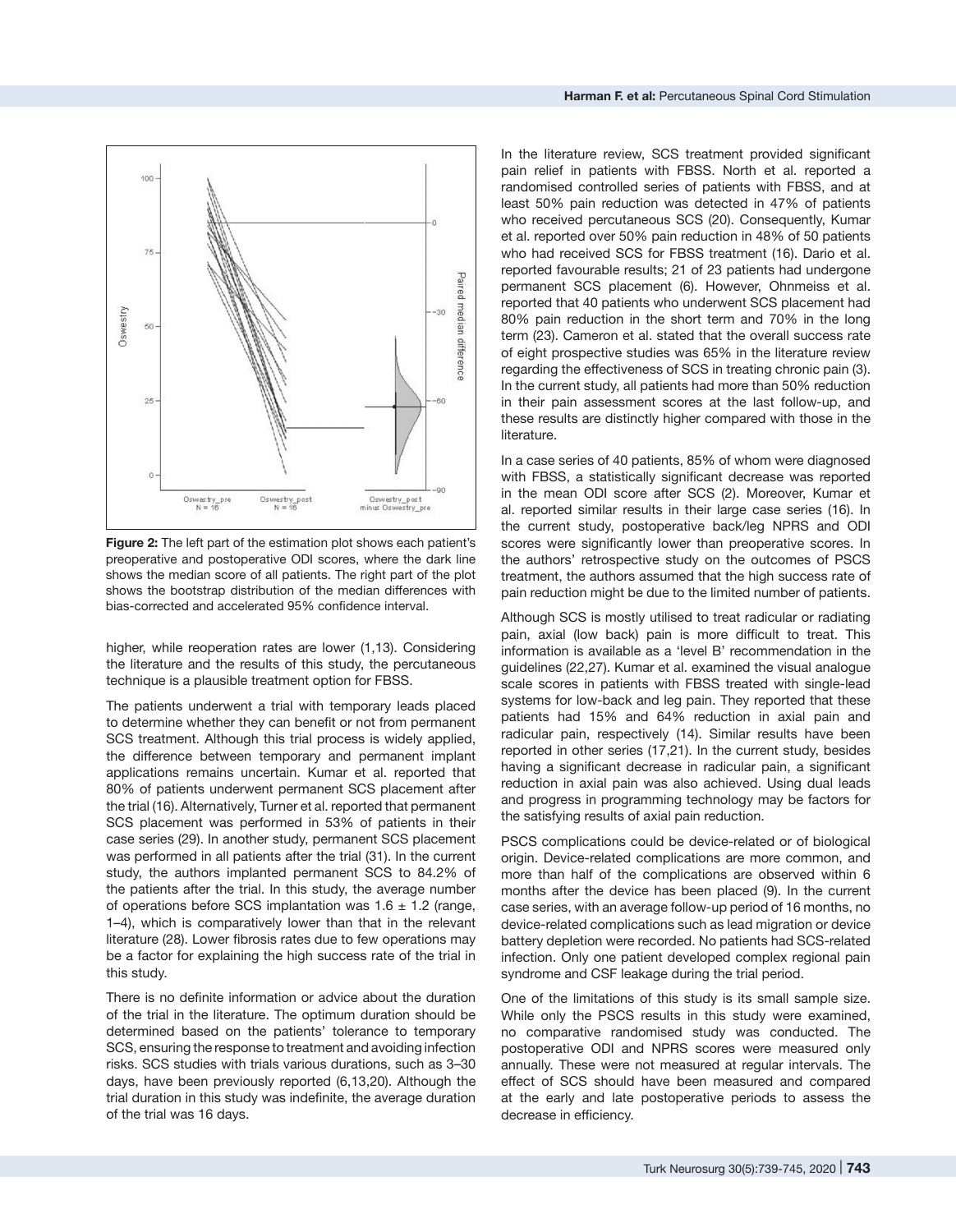## █ **CONCLUSION**

Percutaneous SCS is a safe and effective treatment method for FBSS that has been used for a long time. Treatment effectiveness increased with the development of implanted devices with advancing technology and increasing surgical experience of surgeons. In this study, retrospective analyses were performed for patients who underwent PSCS in the authors' clinic, and successful results were obtained in accordance with the literature. The high rate of improvement in the outcome scores may be attributed to the small sample size and early PSCS implantation.

# ■ **ACKNOWLEDGMENT**

Preparation for publication of this article is partly supported by Turkish Neurosurgical Society.

# █ **REFERENCES**

- 1. Babu R, Hazzard MA, Huang KT, Ugiliweneza B, Patil CG, Boakye M, Lad SP: Outcomes of percutaneous and paddle lead implantation for spinal cord stimulation: A comparative analysis of complications, reoperation rates, and health-care costs. Neuromodulation 16:418-426, 2013
- 2. Burchiel KJ, Anderson VC, Wilson BJ, Denison DB, Olson KA, Shatin D: Prognostic factors of spinal cord stimulation for chronic back and leg pain. Neurosurgery 36:1118-1134, 1995
- 3. Cameron T: Safety and efficacy of spinal cord stimulation for the treatment of chronic pain: A 20‐year literature review. J Neurosurg 100:254‐267, 2004
- 4. Cho JH, Lee JH, Song KS, Hong JY: Neuropathic pain after spinal surgery. Asian Spine J 11:642-652, 2017
- 5. Cumming G: Understanding the New Statistics: Effect Sizes, Confidence Intervals, and Meta-Analysis. New York, NY: Routledge, 2012
- 6. Dario A, Fortini G, Bertollo D, Bacuzzi A, Grizzetti C, Cuffari S: Treatment of failed back surgery syndrome. Neuromodulation 4:105-110, 2001
- 7. Devulder J, De Colvenaer L, Rolly G, Caemaert J, Calliauw L, Martens F: Spinal cord stimulation in chronic pain therapy. Clin J Pain 6:51-56, 1990
- 8. Frey ME, Manchikanti L, Benyamin RM, Schultz DM, Smith HS, Cohen SP: Spinal cord stimulation for patients with failed back surgery syndrome: A systematic review. Pain Phys 12:379-397, 2009
- 9. Hayek SM, Veizi E, Hanes M: Treatment-limiting complications of percutaneous spinal cord stimulator implants: A review of eight years of experience from an academic center database. Neuromodulation 187:603-609, 2015
- 10. Ho J, Tumkaya T, Aryal S, Choi H, Claridge-Chang A: Moving beyond P values: Data analysis with estimation graphics. Nat Methods 16:565-566, 2019
- 11. Kapural L: Spinal cord stimulation for intractable chronic pain. Curr Pain Headache Rep 18:406, 2014
- 12. Kelly GA, Blake C, Power CK, O'Keeffe D, Fullen BM: The impact of spinal cord stimulation on physical function and sleep quality in individuals with failed back surgery syndrome: A systematic review. Eur J Pain 16:793-802, 2012
- 13. Kinfe TM, Schu S, Quack FJ, Wille C, Vesper J: Percutaneous implanted paddle lead for spinal cord stimulation: Technical considerations and long‐term follow‐up. Neuromodulation 15:402-407, 2012
- 14. Kumar K, Hunter G, Demeria D: Spinal cord stimulation in treatment of chronic benign pain: Challenges in treatment planning and present status, a 22‐year experience. Neurosurgery 58:481‐496, 2006
- 15. Kumar K, Rizvi S, Bnurs SB: Spinal cord stimulation is effective in management of complex regional pain syndrome I: Fact or fiction. Neurosurgery 69:566-580, 2011
- 16. Kumar K, Taylor RS, Jacques L, Eldabe S, Meglio M, Molet J, Thomson S, O'Callagan J, Eisenberg E, Milbouw G, Buchser E, Fortini G, Richardson J, North RB: Spinal cord stimulation versus conventional medical management for neuropathic pain: a multicentre randomized controlled trial in patients with failed back surgery syndrome. Pain 132:179‐188, 2007
- 17. Lang P: The treatment of chronic pain by epidural spinal cord stimulation – a 15 year follow up; present status. Axon 18:71- 73, 1997
- 18. Mekhail NA, Mathews M, Nageeb F, Guirguis M, Mekhail MN, Cheng J: Retrospective review of 707 cases of spinal cord stimulation: Indications and complications. Pain Pract 11:148- 153, 2011
- 19. Melzack R, Wall PD: Pain mechanisms: A new theory. Science 150: 971-979, 1965
- 20. North RB, Kidd DH, Farrokhi F, Piantadosi SA: Spinal cord stimulation versus repeated lumbosacral spine surgery for chronic pain: A randomized, controlled trial. Neurosurgery 56:98-106, 2005
- 21. North RB, Kidd DH, Zahurak M, James CS, Long DM: Spinal cord stimulation for chronic, intractable pain experience over two decades. Neurosurgery 32:384-395, 1993
- 22. North R, Shipley J: Practice parameters for the use of spinal cord stimulation in the treatment of chronic neuropathic pain. Pain Med 8:200-275, 2007
- 23. Ohnmeiss DD, Rashbaum RF, Bogdanffy GM: Prospective outcome evaluation of spinal cord stimulation in patients with intractable leg pain. Spine 21:1344‐1350, 1996
- 24. Shamji MF, De Vos C, Sharan A: The advancing role of neuromodulation for the management of chronic treatmentrefractory pain. Neurosurgery 80:108-113, 2017
- 25. Shealy CN, Mortimer JT, Reswick JB: Electrical inhibition of pain by stimulation of the dorsal columns: Preliminary clinical report. Anesth Analg 46:489-491, 1967
- 26. Sitzman BT, Provenzano DA: Best practices in spinal cord stimulation. Spine (Phila Pa 1976) 42:67-71, 2017
- 27. Taylor RS, Desai MJ, Rigoard P, Taylor RJ: Predictors of pain relief following spinal cord stimulation in chronic back and leg pain and failed back surgery syndrome: A systematic review and meta-regression analysis. Pain Practice 14:489-505, 2014
- 28. Taylor RS, Van Buyten JP, Buchser E: Spinal cord stimulation for chronic back and leg pain and failed back surgery syndrome: A systematic review and analysis of prognostic factors. Spine (Phila Pa 1976) 30:152-160, 2005